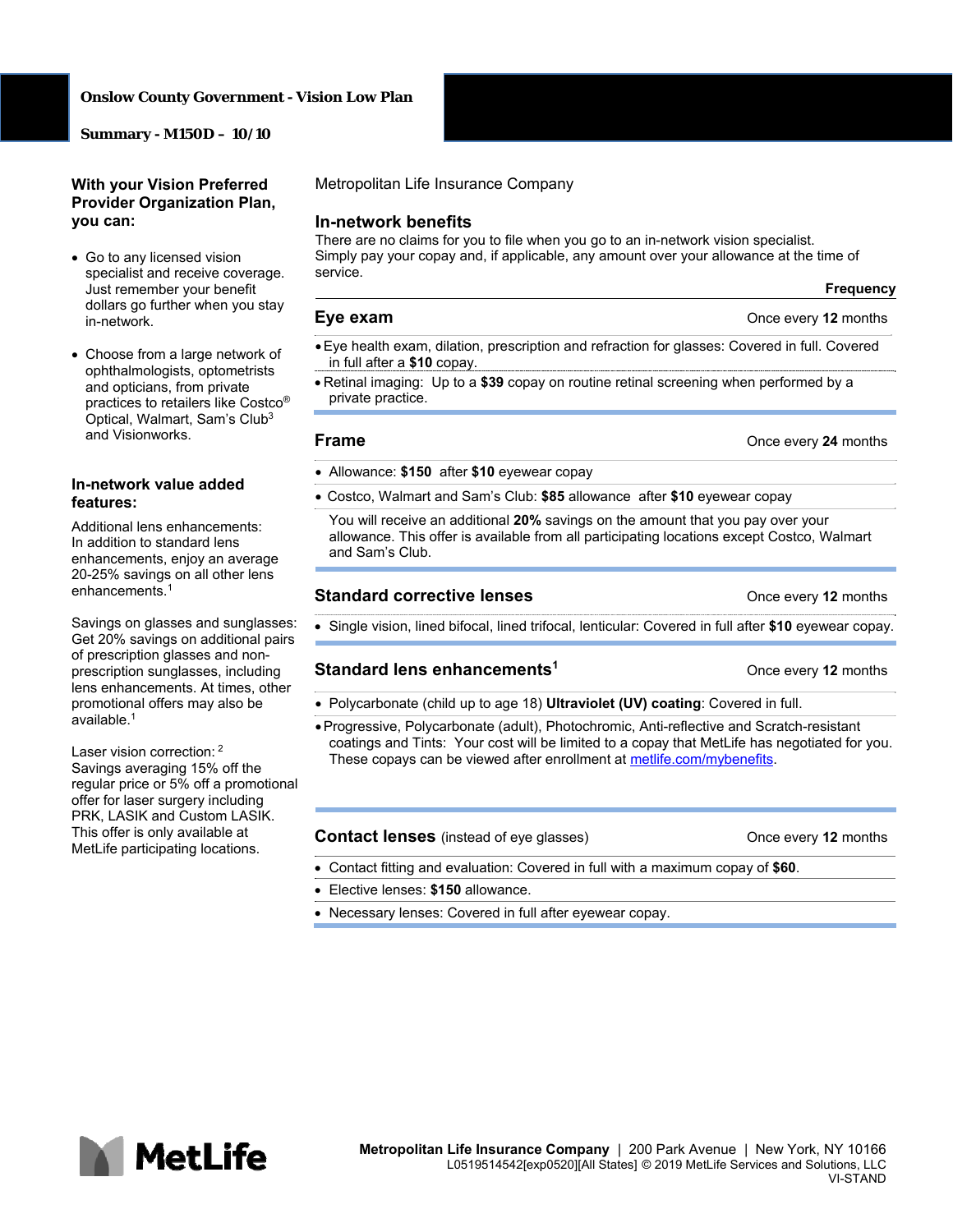# **We're here to help**  Find a Vision provider at www.metlife.com/vision Download a claim form at www.metlife.com/mybenefits For general questions go to www.metlife.com/mybenefits or call 1-855-MET-EYE1 (1-855-638-3931)

## **Out-of-network reimbursement**

You pay for services and then submit a claim for reimbursement. The same benefit frequencies for **in-network benefits** apply. Once you enroll, visit www.metlife.com/mybenefits for detailed out-of-network benefits information.

| $\cdot$ Eye exam: up to \$45 | • Single vision lenses: up to \$30 | • Lined trifocal lenses: up to \$65 |
|------------------------------|------------------------------------|-------------------------------------|
| • Frames: up to \$70         | • Lined bifocal lenses: up to \$50 | • Progressive lenses: up to \$50    |
| • Contact lenses:            | • Lenticular lenses: up to \$100   |                                     |
| - Elective up to $$105$      |                                    |                                     |
| - Necessary up to \$210      |                                    |                                     |
|                              |                                    |                                     |

## **INSURANCE RATES**

MetLife offers competitive group rates and convenient payroll deduction so you don't have to worry about writing a check or missing a payment! Your employee rates are outlined below.

| <b>Vision Insurance</b> | <b>Semi - Monthly Cost to You</b> |
|-------------------------|-----------------------------------|
| <b>Coverage Options</b> | <b>High Plan</b>                  |
| Employee                | \$3.28                            |
| Employee + 1 Dependent  | \$6.36                            |
| Employee + Family       | \$9.34                            |